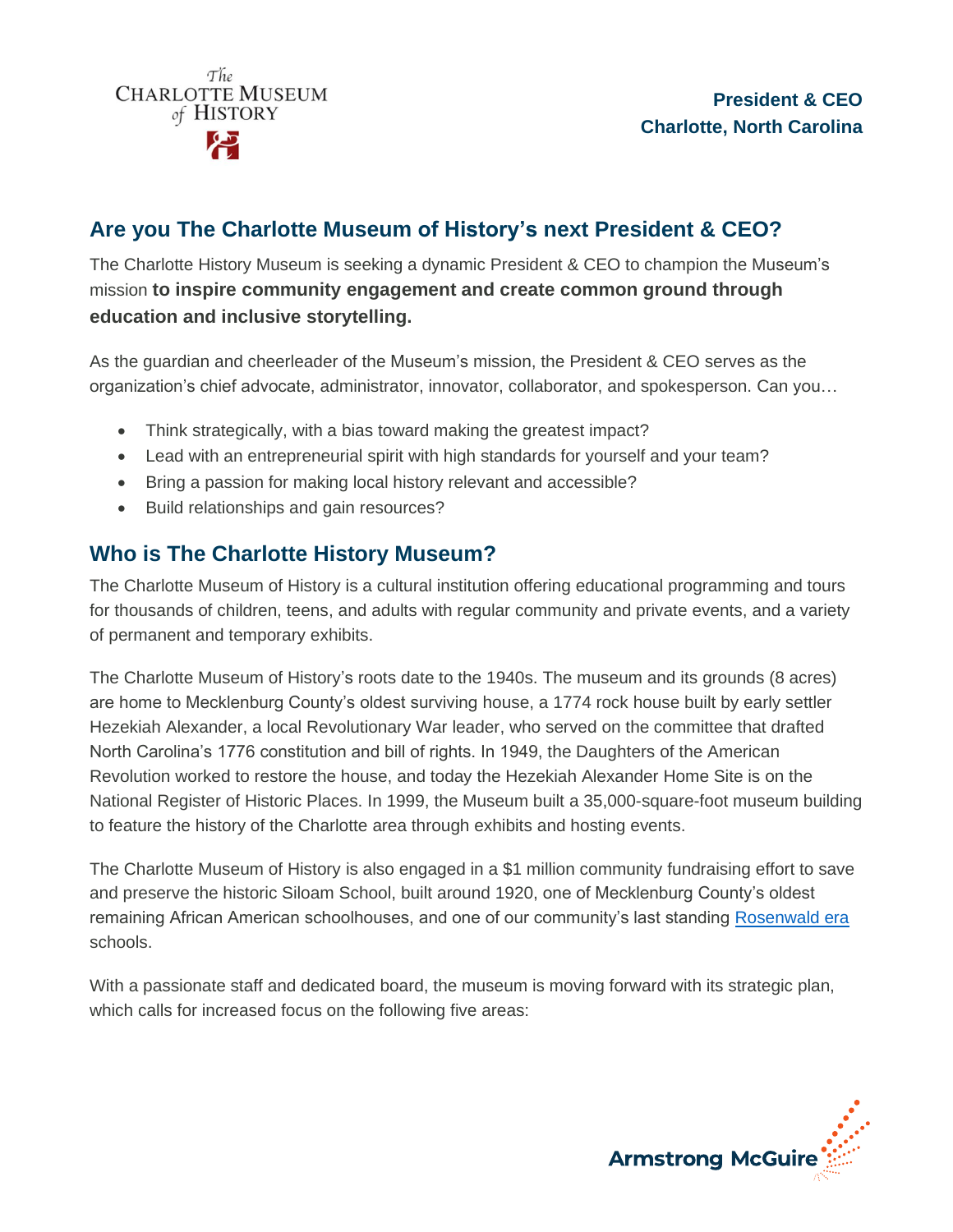- **EXHIBITS & COLLECTIONS:** Leading the Charlotte region in the management and preservation of historic collections, exhibits, and building.
- **INCLUSIVE PROGRAMS & PEOPLE:** Expanding the diversity and inclusivity of our programs, people, and audience.
- **COMMUNITY ENGAGEMENT:** Raising engagement, visibility, and community awareness.
- **INVEST IN PEOPLE:** Investing in the growth and development of our staff, board, and volunteers.
- **FINANCIAL SUSTAINABILITY:** Strengthening our financial sustainability

Charlotte Museum of History has a board of nineteen and staff of six. The operating budget is around \$700,000 with approximately 70% contributed revenue and 30% earned revenue.

**To learn more about Charlotte Museum of History, visit:** [www.charlottemuseum.org](http://www.charlottemuseum.org/)

# **What will you do as the next President & CEO?**

Reporting to the board of trustees, the President & CEO leads the organization in executing all aspects of its mission and leading positive relationships among staff, volunteers, partners, donors, and the community. The President & CEO will be called upon to fulfill the following key responsibilities:

**Leadership and Strategy:** Serve as the primary advocate, visionary, fundraiser, and spokesperson for the organization. Develop relationships and a strong understanding of the organization's impact with volunteers, government officials, partner organizations, donors, and prospective donors with a constant focus on prioritizing the greatest impact. Bring a strong understanding of principles of equity, diversity, inclusion and belonging to ensure the Charlotte Museum of history is a place for everyone.

**Resource Development & Fundraising:** With support from the development director, lead resource development efforts, strategically engaging the board of trustees in the fundraising process. Ensure short- and long-term fundraising plans are developed and executed. Advocate for government partnerships and support.

**Community Engagement and Collaboration:** Grow the Charlotte Museum of History's status as a leader, convener, and collaborator. Lead coalition building to achieve ambitious goals in partnership with other community leaders.

**Staff Leadership:** Maintain a positive organizational culture that supports a productive and professional work environment. Oversee the hiring, training, supervision, and evaluation of staff.

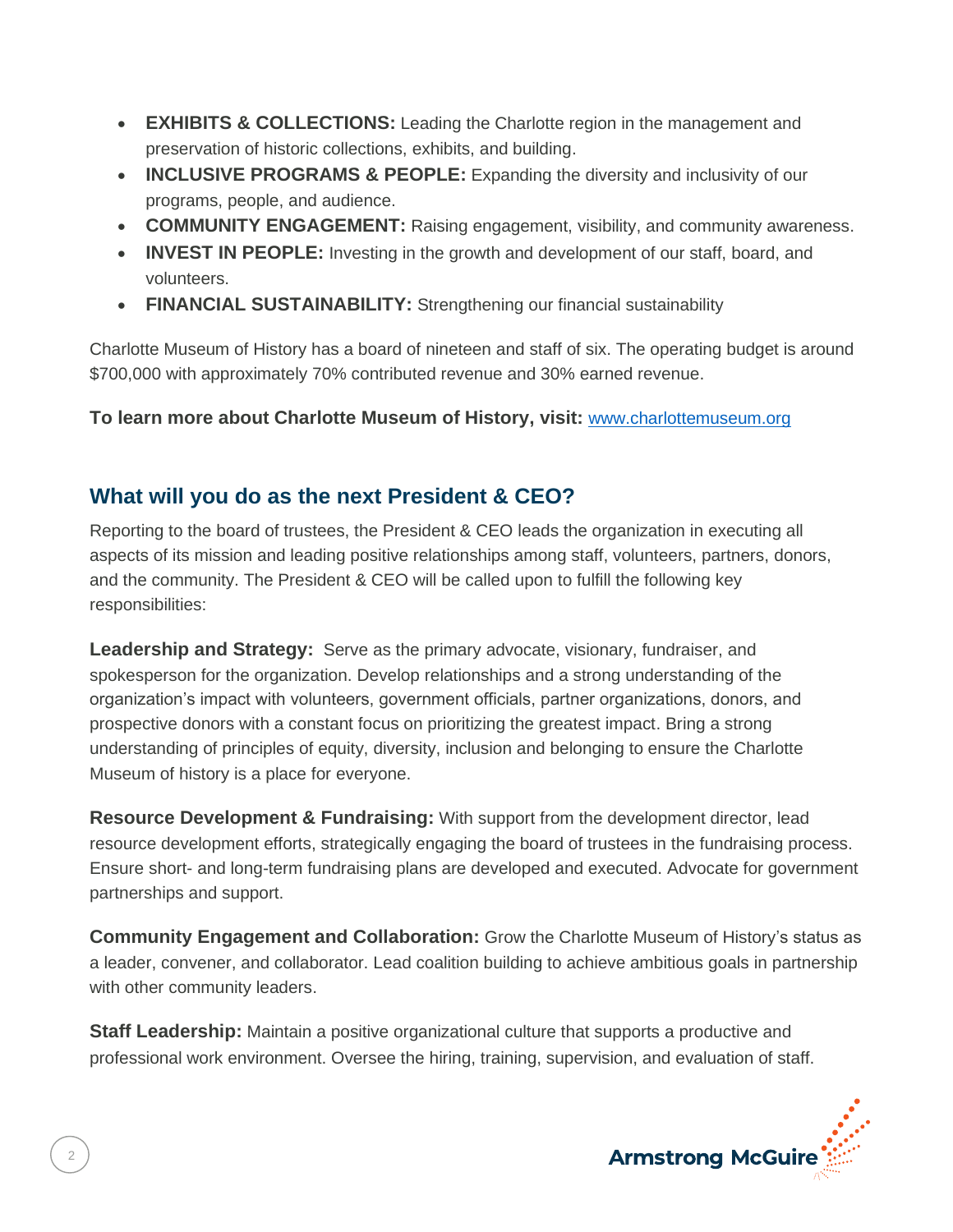Ensure staff members work effectively toward shared goals and a unified vision for the organization. Provide intentional staff development opportunities.

**Operational and Financial Oversight:** Oversee the financial integrity of Charlotte Museum of History, ensuring the strategic creation of and adherence to the budget, and diligently following approved financial policies and accounting ethics and financial best practice.

**Board Governance:** In collaboration with the board, identify, recruit, train, and retain highly effective board members. Maintain regular communications with the board of trustees and provide them with the necessary support, counsel, and information required for effective governance. Ensure a quality process for supporting the board and their involvement in fundraising, strategic planning, program delivery, and increasing overall organizational visibility.

**Program Oversight:** Work in collaboration with education specialists to develop, implement and coordinate year-round museum programming and outreach efforts, conducting ongoing assessments regarding the effectiveness of planned curriculum and programming. Think creatively and analytically about how to increase the impact of the organization.

### **Key attributes, and skillsets sought in the President & CEO**

- A firm commitment, understanding, and passion for Charlotte Museum of History's mission
- Visionary leadership that connects vision and tactics into a working plan
- Five or more years in a leadership position, or commensurate experience, with demonstrated success in organizational management including strategic planning, fundraising, operations, and/or program development
- Experience raising contributed revenue in the nonprofit sector
- A proven track record in relationship building
- Inspiring communication skills, orally and in writing
- Strong business acumen with a solid understanding of operations budgeting and the ability to create a strong organizational culture including all aspects of diversity, equity, and inclusion
- A working knowledge of museum trends, professional standards, and best practices for developing or improving operations, programs, exhibits, and collections care would be a plus
- Bachelor's degree is required. Experience in museum, history, nonprofit administration/management is preferred



3